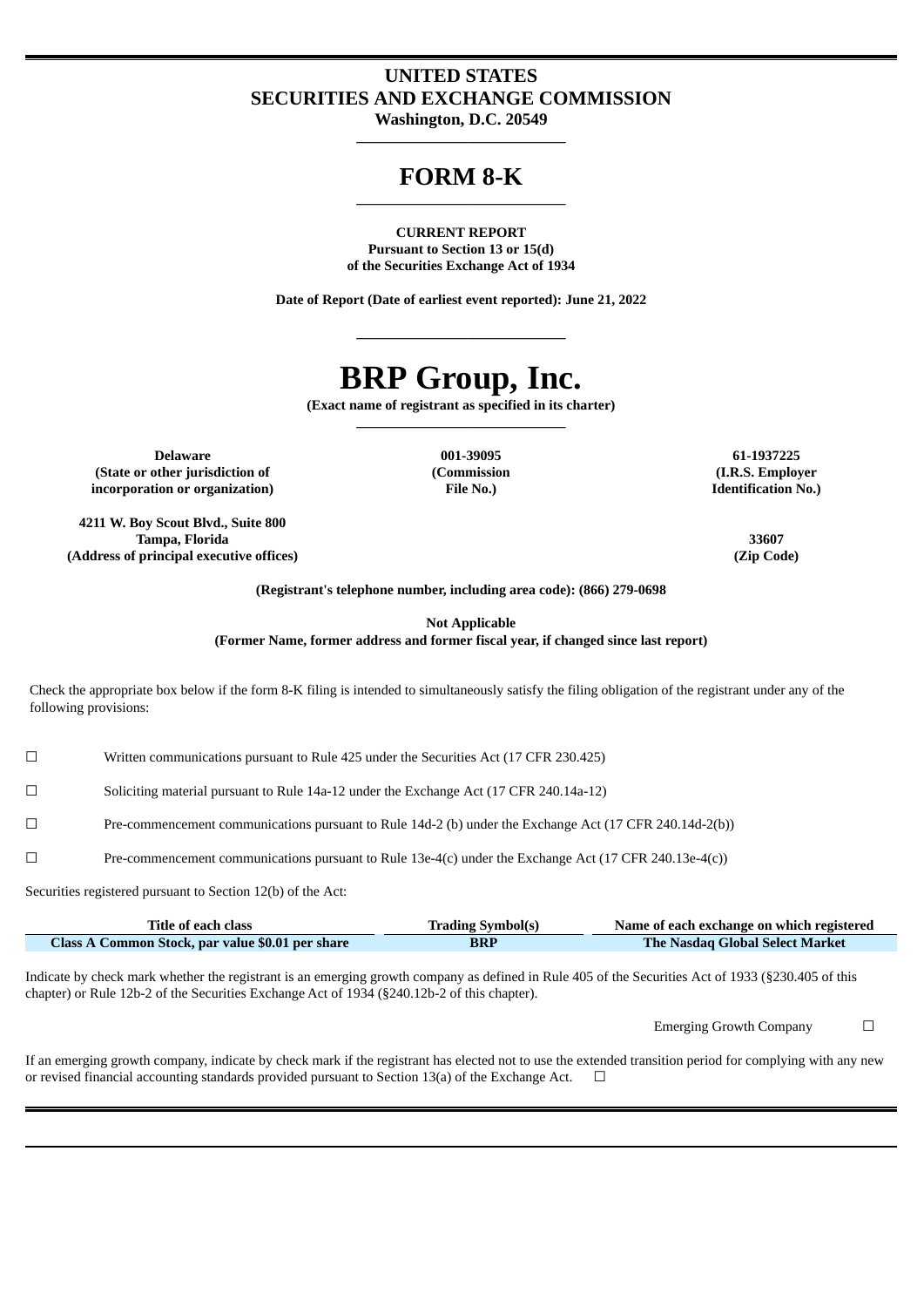#### **Item 5.07 Submission of Matters to a Vote of Security Holders**

On June 21, 2022, BRP Group, Inc. (the "Company") held its 2022 Annual Meeting of Shareholders (the "Annual Meeting"), at which a quorum was present. At the Annual Meeting, the shareholders of the Company voted on the following four proposals, each of which was described in greater detail in the Company's definitive proxy statement on Schedule 14A filed with the U.S. Securities and Exchange Commission on April 29, 2022 (the "Proxy Statement"):

#### **Proposal 1 - Election of Directors**

The following nominees were elected to the Company's Board of Directors to hold office for terms to expire upon the annual shareholders' meeting to be held in 2025 or until their successors are elected and qualified, or until his earlier death, resignation or removal. The voting results for each nominee were as follows:

| Nominee        | For        | Withheld   | <b>Broker Non-Votes</b> |
|----------------|------------|------------|-------------------------|
| Joseph Kadow   | 67,783,085 | 15,767,406 | 3,037,582               |
| Chris Sullivan | 65,090,637 | 18.459.854 | 3,037,582               |
| Kris Wiebeck   | 80,967,371 | 2,583,120  | 3,037,582               |
| Myron Williams | 81.824.064 | 1,726,427  | 3,037,582               |

#### **Proposal 2 – Advisory vote on the compensation of the Company's named executive officers ("Say-on-Pay" vote)**

The shareholders voted to approve, on a non-binding advisory basis, the compensation of the Company's named executive officers as described in the Proxy Statement. The voting results on this proposal were as follows:

| For<br>_____ | Against | Abstair   | $\blacksquare$<br>' Non-Votes<br>Broker |
|--------------|---------|-----------|-----------------------------------------|
| 81,812,096   | 70,572  | 1,667,823 | .037.582<br>3.U3/                       |

#### **Proposal 3 – Advisory vote the frequency of the Company's Say-on-Pay vote**

The shareholders approved, on a non-binding advisory basis, the recommendation that future non-binding advisory votes on the compensation of our named executive officers be held every year. The voting results on this proposal were as follows:

| One Year   | Two Years | l'hree Years | Abstain | <b>Broker Non-Votes</b> |
|------------|-----------|--------------|---------|-------------------------|
| 83,341,730 | 155,344   | 48,906       | 4,511   | 3,037,582               |

The Board of Directors of the Company considered the results of the advisory vote on the frequency of the advisory vote on the compensation of the Company's named executive officers and decided that, consistent with the Board's recommendation in the Company's Proxy Statement, the Company will solicit a non-binding advisory vote on the compensation of the Company's named executive officers annually until the next advisory vote on such frequency is held.

#### **Proposal 4 - Ratification of Appointment of Independent Registered Public Accounting Firm**

The proposal to ratify the appointment of PricewaterhouseCoopers LLP as the Company's independent registered public accounting firm for the fiscal year ending December 31, 2022 was approved. The voting results on this proposal were as follows:

| For    | - - |    |
|--------|-----|----|
| 86.584 | 620 | 42 |
|        |     |    |